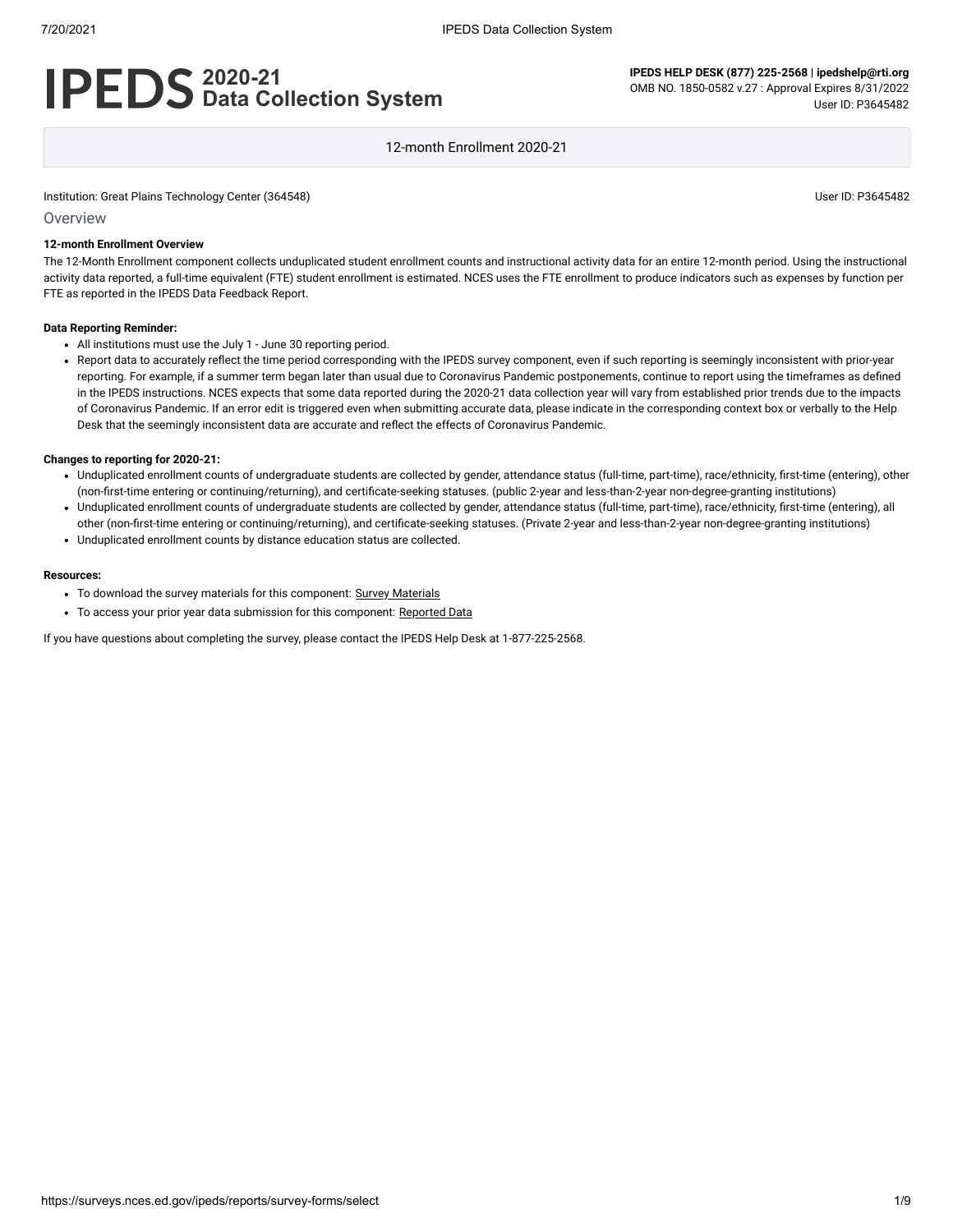### Undergraduate Instructional Activity Type

# **Which instructional activity units will you use to report [undergraduate](javascript:openglossary(677)) instructional activity?**

- Undergraduate instructional activity data in Part B may be reported in units of clock hours or credit hours.
- Please note that any graduate level instructional activity must be reported in credit hours. (4-year institutions only)

Clock hours

○ Credit hours

Both clock and credit hours (some undergraduate programs measured in clock hours and some measured in credit hours)

You may use the box below to provide additional context for the data you have reported above. Context notes will be posted on the College Navigator website. Therefore, you should write all context notes using proper grammar (e.g., complete sentences with punctuation) and common language that can be easily understood by students and parents (e.g., spell out acronyms).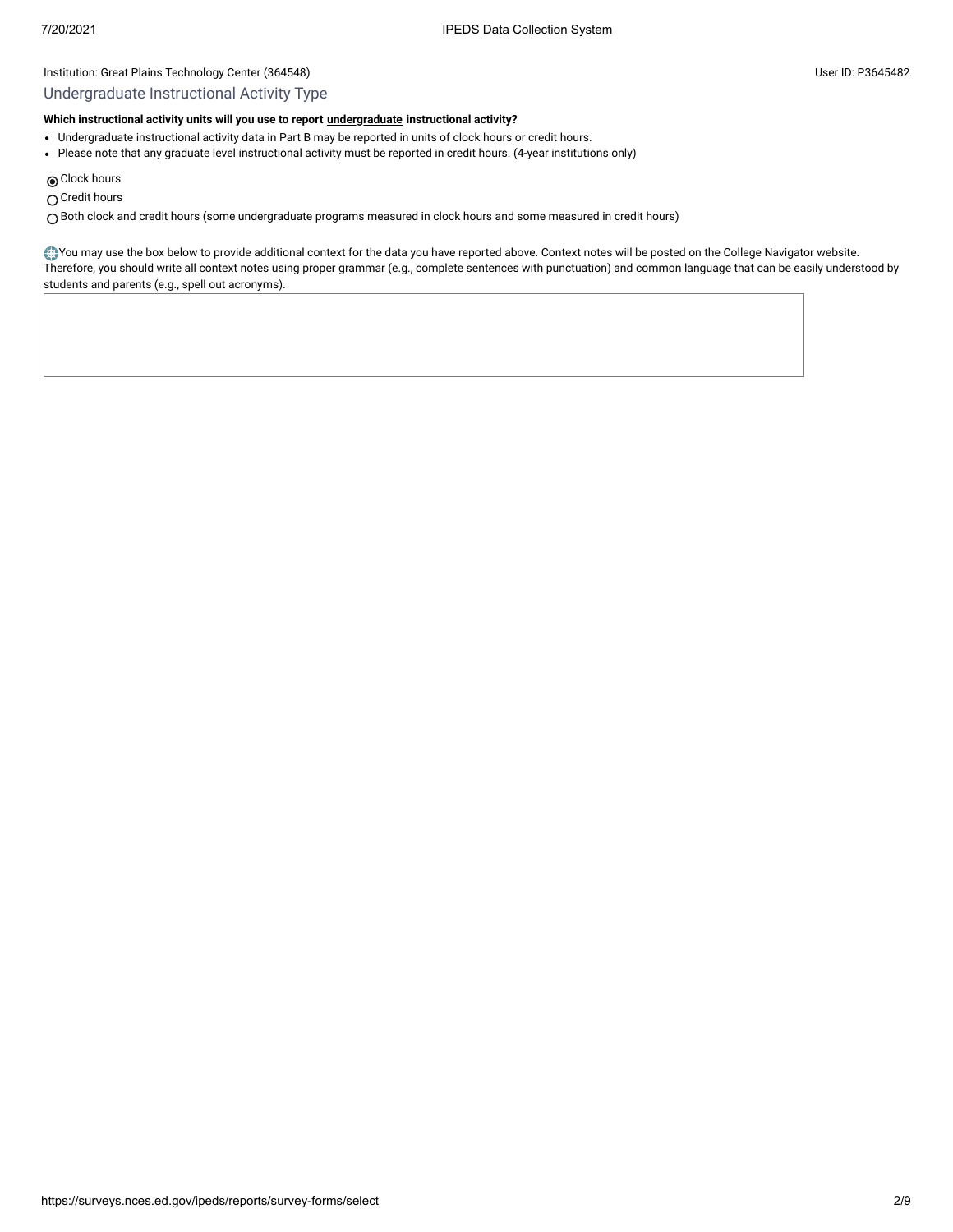# Part A - Unduplicated Count for Full-time Undergraduate Students

### 12-month Unduplicated Count by Race/Ethnicity and Gender - **Full-time [Undergraduate](javascript:openglossary(677))** Students

July 1, 2019 – June 30, 2020

### Reporting Reminders:

- The 12-month unduplicated count must be equal or greater than the corresponding prior year fall enrollment.
- Report Hispanic/Latino individuals of any race as Hispanic/Latino
- Report race for non-Hispanic/Latino individuals only
- Even though Teacher Preparation certificate programs may require a bachelor's degree for admission, they are considered subbaccalaureate undergraduate programs, and students in these programs are undergraduate students.

#### **Men**

| Students enrolled for credit              | First-time,<br>certificate-seeking | Other<br>certificate-seeking | Non-certificate-<br>seeking | Total,<br>Full-time undergraduate<br>students |
|-------------------------------------------|------------------------------------|------------------------------|-----------------------------|-----------------------------------------------|
| Nonresident alien                         | $\mathbf 0$                        | 0                            |                             | 0                                             |
| Hispanic/Latino                           | 18                                 |                              |                             | 19                                            |
| American Indian or Alaska Native          | 17                                 | 2                            |                             | 19                                            |
| Asian                                     | $\overline{2}$                     | $\pmb{0}$                    | <sup>0</sup>                | $\mathbf{2}$                                  |
| <b>Black or African American</b>          | 13                                 | 1                            | $\Omega$                    | 14                                            |
| Native Hawaiian or Other Pacific Islander | $\overline{2}$                     | 0                            | n                           | $\mathbf{2}$                                  |
| White                                     | 45                                 | 3                            | ŋ                           | 48                                            |
| Two or more races                         | 0                                  | $\mathbf 0$                  | $\Omega$                    | 0                                             |
| Race and ethnicity unknown                |                                    | $\mathbf 0$                  | $\Omega$                    | 1                                             |
| Total men                                 | 98                                 |                              | 0                           | 105                                           |

#### **Women**

| Students enrolled for credit                                                                                                                                                             | First-time,<br>certificate-seeking | Other<br>Non-certificate-<br>certificate-seeking<br>seeking |             |     |  | Total,<br>Full-time undergraduate<br>students |
|------------------------------------------------------------------------------------------------------------------------------------------------------------------------------------------|------------------------------------|-------------------------------------------------------------|-------------|-----|--|-----------------------------------------------|
| Nonresident alien                                                                                                                                                                        | $\pmb{0}$                          | 0                                                           | 0           | 0   |  |                                               |
| Hispanic/Latino                                                                                                                                                                          | 17                                 | $\overline{2}$                                              | $\Omega$    | 19  |  |                                               |
| American Indian or Alaska Native                                                                                                                                                         | 18                                 | $\mathbf{1}$                                                | 0           | 19  |  |                                               |
| <b>Asian</b>                                                                                                                                                                             | $\sqrt{3}$                         | 0                                                           | 0           | 3   |  |                                               |
| <b>Black or African American</b>                                                                                                                                                         | 39                                 | 3                                                           | $\Omega$    | 42  |  |                                               |
| Native Hawaiian or Other Pacific Islander                                                                                                                                                | $\mathbf{1}$                       | 0                                                           | $\mathbf 0$ | 1   |  |                                               |
| White                                                                                                                                                                                    | 68                                 | 5                                                           | $\Omega$    | 73  |  |                                               |
| Two or more races                                                                                                                                                                        | $\mathbf 0$                        | 0                                                           | $\Omega$    | 0   |  |                                               |
| Race and ethnicity unknown                                                                                                                                                               | $\mathbf{1}$                       | 0                                                           | 0           | 1   |  |                                               |
| Total women                                                                                                                                                                              | 147                                | 11                                                          | 0           | 158 |  |                                               |
|                                                                                                                                                                                          |                                    |                                                             |             |     |  |                                               |
| <b>Grand total (2019-20)</b>                                                                                                                                                             | 245                                | 18                                                          | 0           | 263 |  |                                               |
| Prior year data:                                                                                                                                                                         |                                    |                                                             |             |     |  |                                               |
| Total Full-time undergraduate enrollment Fall 2019<br>NOTE: Grand total (2019-20) calculated above is expected to be greater<br>than total Full-time undergraduate enrollment Fall 2019. | 97                                 | 19                                                          |             | 116 |  |                                               |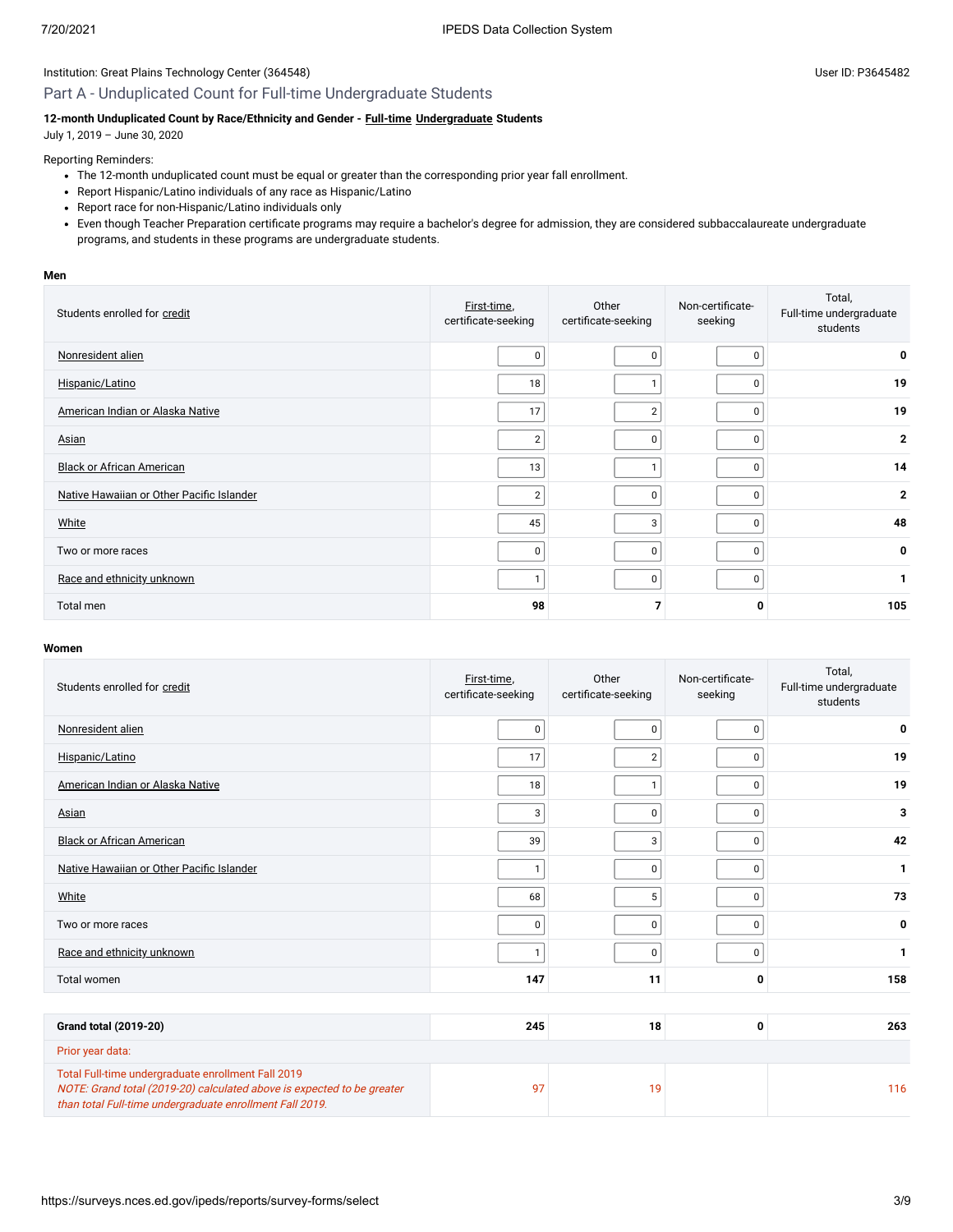# Part A - Unduplicated Count for Part-time Undergraduate Students

### **12-month Unduplicated Count by Race/Ethnicity and Gender - [Part-time](javascript:openglossary(469)) [Undergraduate](javascript:openglossary(677)) Students**

July 1, 2019 – June 30, 2020

### Reporting Reminders:

- The 12-month unduplicated count must be equal or greater than the corresponding prior year fall enrollment.
- Report Hispanic/Latino individuals of any race as Hispanic/Latino
- Report race for non-Hispanic/Latino individuals only
- Even though Teacher Preparation certificate programs may require a bachelor's degree for admission, they are considered subbaccalaureate undergraduate programs, and students in these programs are undergraduate students.

#### **Men**

| Students enrolled for credit              | First-time,<br>certificate-seeking | Other<br>certificate-seeking | Non-certificate-<br>seeking | Total,<br>Part-time<br>undergraduate<br>students |
|-------------------------------------------|------------------------------------|------------------------------|-----------------------------|--------------------------------------------------|
| Nonresident alien                         | 0                                  | 0                            | $\Omega$                    | 0                                                |
| Hispanic/Latino                           | 8                                  |                              | 0                           | 9                                                |
| American Indian or Alaska Native          |                                    | $\overline{2}$               | 0                           | 9                                                |
| Asian                                     | $\overline{2}$                     | 0                            | 0                           | $\mathbf{2}$                                     |
| <b>Black or African American</b>          | 15                                 |                              | $\Omega$                    | 16                                               |
| Native Hawaiian or Other Pacific Islander | 0                                  | 0                            | $\Omega$                    | 0                                                |
| White                                     | 35                                 | 3                            | 0                           | 38                                               |
| Two or more races                         | 0                                  | 0                            | 0                           | 0                                                |
| Race and ethnicity unknown                | 0                                  | 0                            | 0                           | 0                                                |
| <b>Total men</b>                          | 67                                 |                              | 0                           | 74                                               |

#### **Women**

| Students enrolled for credit                                                                                                                                                                | First-time,<br>certificate-seeking | Other<br>certificate-seeking | Non-certificate-<br>seeking | Total,<br>Part-time<br>undergraduate<br>students |
|---------------------------------------------------------------------------------------------------------------------------------------------------------------------------------------------|------------------------------------|------------------------------|-----------------------------|--------------------------------------------------|
| Nonresident alien                                                                                                                                                                           | 0                                  | 0                            | $\mathbf 0$                 | 0                                                |
| Hispanic/Latino                                                                                                                                                                             | 4                                  | $\mathbf{1}$                 | $\pmb{0}$                   | 5                                                |
| American Indian or Alaska Native                                                                                                                                                            | 5                                  | $\mathbf 0$                  | 0                           | 5                                                |
| Asian                                                                                                                                                                                       | 0                                  | $\mathbf 0$                  | $\Omega$                    | 0                                                |
| <b>Black or African American</b>                                                                                                                                                            | $\overline{7}$                     | $\mathbf{1}$                 | $\mathbf 0$                 | 8                                                |
| Native Hawaiian or Other Pacific Islander                                                                                                                                                   | $\mathbf 0$                        | $\mathbf 0$                  | $\mathbf 0$                 | 0                                                |
| White                                                                                                                                                                                       | 11                                 | $\sqrt{2}$                   | 0                           | 13                                               |
| Two or more races                                                                                                                                                                           | 0                                  | $\mathbf 0$                  | $\Omega$                    | 0                                                |
| Race and ethnicity unknown                                                                                                                                                                  | $\mathbf 0$                        | $\mathbf 0$                  | $\mathbf 0$                 | 0                                                |
| <b>Total women</b>                                                                                                                                                                          | 27                                 | 4                            | 0                           | 31                                               |
|                                                                                                                                                                                             |                                    |                              |                             |                                                  |
| <b>Grand total (2019-20)</b>                                                                                                                                                                | 94                                 | 11                           | 0                           | 105                                              |
| Prior year data:                                                                                                                                                                            |                                    |                              |                             |                                                  |
| Total Part-time undergraduate enrollment Fall 2019<br>NOTE: Grand total (2019-20) calculated above is<br>expected to be greater than total Part-time undergraduate<br>enrollment Fall 2019. | 60                                 |                              |                             | 61                                               |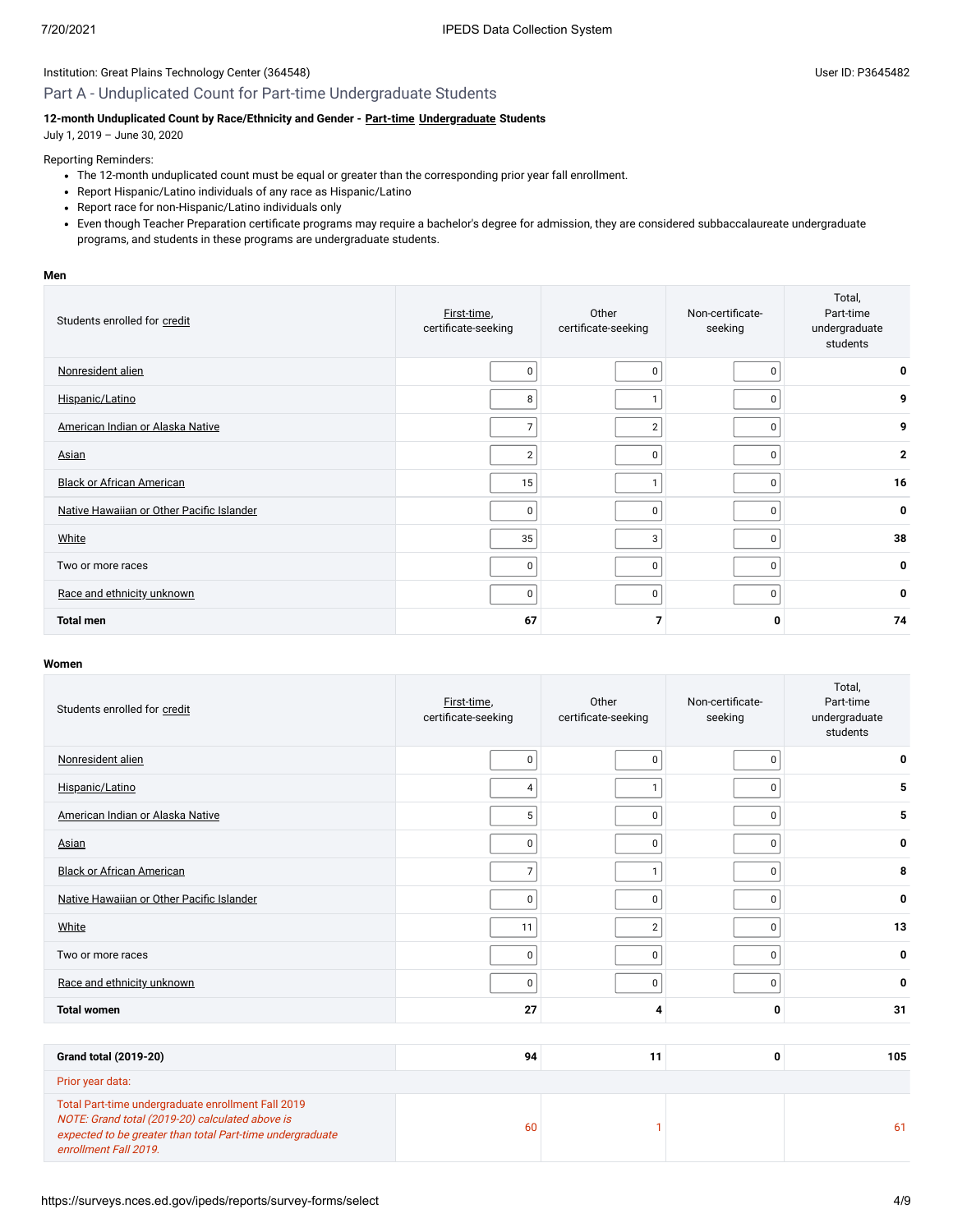Part A – 12-month Enrollment by Distance Education Status

### **12-month Unduplicated Count - Distance Education Status**

July 1, 2019 – June 30, 2020

|                                                                                 | Undergraduate Students     |                                    |  |
|---------------------------------------------------------------------------------|----------------------------|------------------------------------|--|
|                                                                                 | Degree/certificate-seeking | Non-degree/non-certificate-seeking |  |
| Students <i>enrolled exclusively</i> in distance education courses              | 0                          | 0                                  |  |
| Students <i>enrolled in at least one but not all</i> distance education courses | 0                          |                                    |  |
| Students not enrolled in any distance education courses                         | 368                        | <sup>0</sup>                       |  |
|                                                                                 |                            |                                    |  |
| Total (from prior part A screens)                                               | 368                        | 0                                  |  |

You may use the box below to provide additional context for the data you have reported above. Context notes will be posted on the College Navigator website. Therefore, you should write all context notes using proper grammar (e.g., complete sentences with punctuation) and common language that can be easily understood by students and parents (e.g., spell out acronyms).

Great Plains Technology Center does not offer distance education as an enrollment option.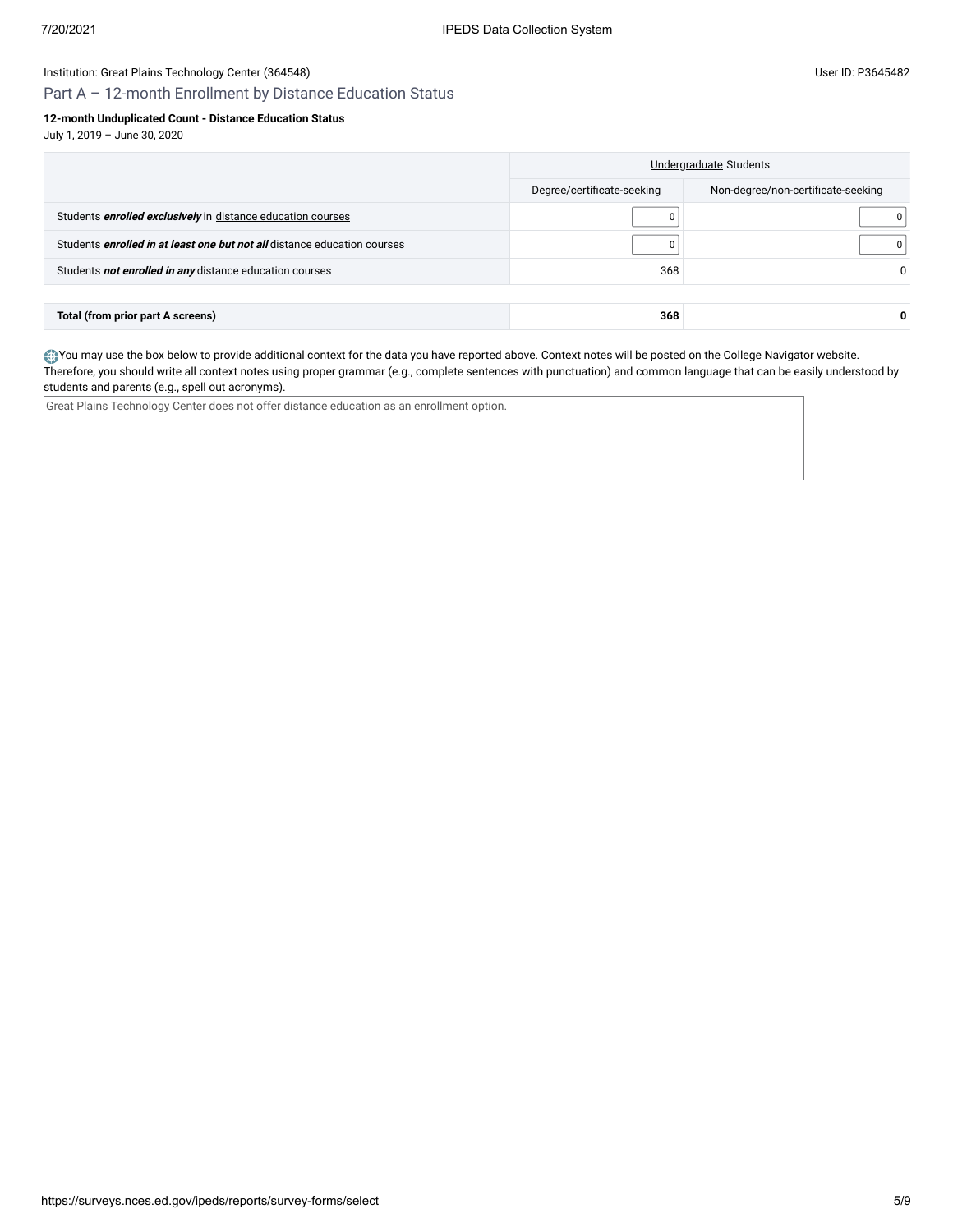### Institution: Great Plains Technology Center (364548) **Distribution: Great Plains Technology Center (3645482** User ID: P3645482

## Part B - Instructional Activity

#### **12-month Instructional Activity**

July 1, 2019 - June 30, 2020

#### Instructional Activity Reporting Reminder:

• Instructional activity is used to [calculate](javascript:openglossary(853)) an IPEDS FTE based on the institution's reported calendar system.

FTE Reporting Reminder:

. Institutions need not report their own [calculations](javascript:openglossary(853)) of undergraduate FTE unless IPEDS FTE calculations would be misleading for comparison purposes among all IPEDS reporting institutions.

#### **Instructional Activity**

|                              | 2019-20 total activity | Prior year data |
|------------------------------|------------------------|-----------------|
| Undergraduate level:         |                        |                 |
| <b>O</b> Clock hour activity | 236,700                | 217,800         |

#### **Full-Time Equivalent (FTE) of Students**

| Calendar system (as reported on the prior year IC Header survey component): |  |
|-----------------------------------------------------------------------------|--|
|                                                                             |  |

If the IPEDS [calculated](javascript:openglossary(853)) FTE estimates below are not reasonable, AND you have reported the correct instructional activity hours above, enter your best FTE estimate in the "Institution reported FTE" column below and save the page. This option should be used **ONLY** if the calculated estimate is not reasonable for your institution and IPEDS comparisons.

Please provide your best estimate of undergraduate FTE for the 12-month reporting period **only if the calculated FTE estimate below is not reasonable for IPEDS comparison purposes**. Please provide an explanation in the context box if the option is used due to Coronavirus Pandemic.

|                           | Calculated FTE | Institution reported | Prior year FTE |
|---------------------------|----------------|----------------------|----------------|
|                           | 2019-20        | FTE 2019-20          | 2018-19        |
| Undergraduate student FTE | 263            | 263                  | 242            |

Context notes will be posted on the College Navigator website. Therefore, you should write all context notes using proper grammar (e.g., complete sentences with punctuation) and common language that can be easily understood by students and parents (e.g., spell out acronyms).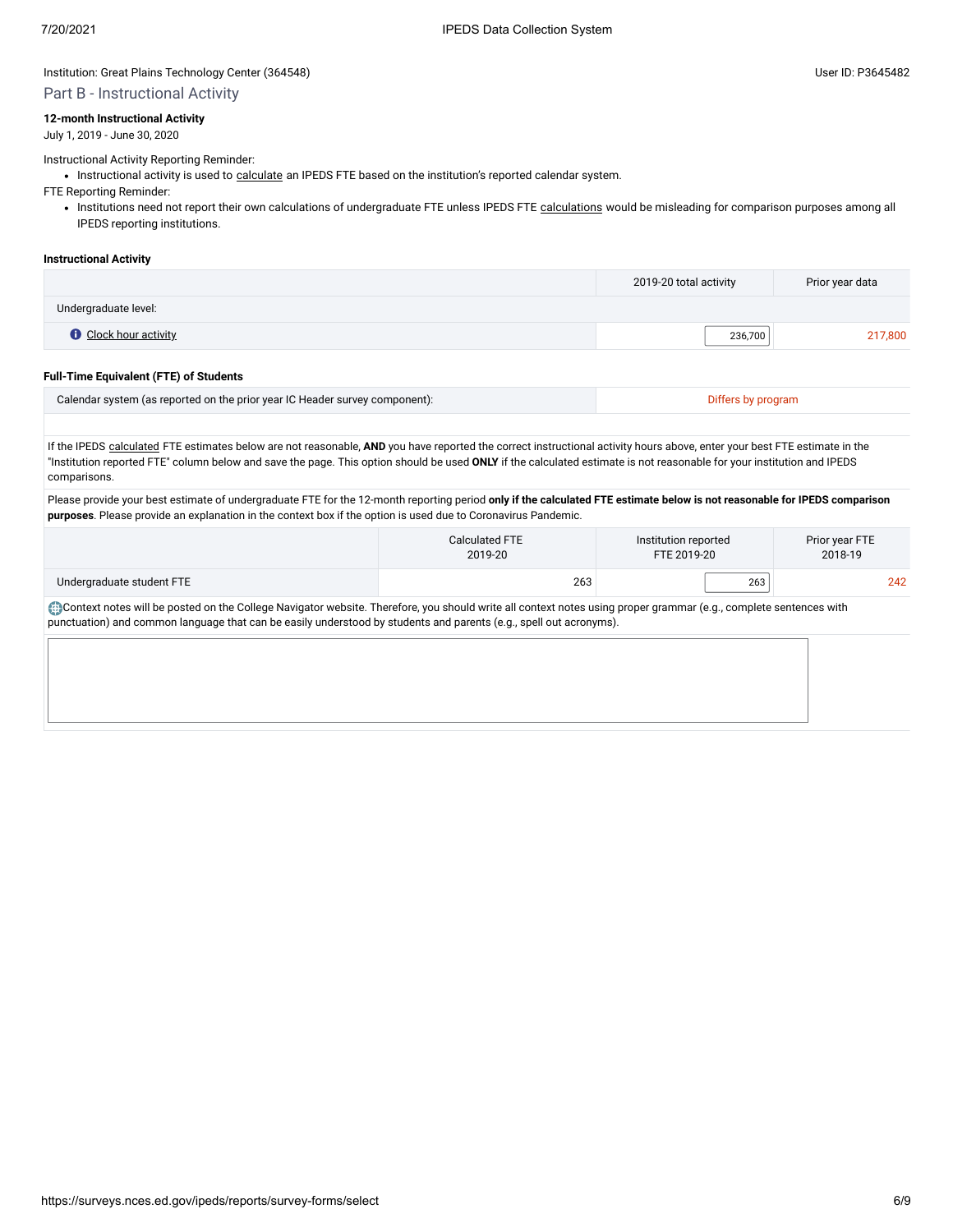# Prepared by

### **Prepared by**

Reporting Reminders:

- The name of the preparer is being collected so that we can follow up with the appropriate person in the event that there are questions concerning the data.
- The Keyholder will be copied on all email correspondence to other preparers.
- The time it took to prepare this component is being collected so that we can continue to improve our estimate of the reporting burden associated with IPEDS.
- Please include in your estimate the time it took for you to review instructions, query and search data sources, complete and review the component, and submit the data through the Data Collection System.
- Thank you for your assistance.

| This survey component was prepared by: |                                |  |                          |  |                   |
|----------------------------------------|--------------------------------|--|--------------------------|--|-------------------|
| $\bullet$                              | Keyholder                      |  | <b>SFA Contact</b>       |  | <b>HR Contact</b> |
|                                        | <b>Finance Contact</b>         |  | Academic Library Contact |  | Other             |
| Name: Sandra Noel                      |                                |  |                          |  |                   |
|                                        | Email:   snoel@greatplains.edu |  |                          |  |                   |
|                                        |                                |  |                          |  |                   |

How many staff from your institution only were involved in the data collection and reporting process of this survey component?

1.00 Number of Staff (including yourself)

How many hours did you and others from your institution only spend on each of the steps below when responding to this survey component? Exclude the hours spent collecting data for state and other reporting purposes.

| Staff member  | <b>Collecting Data Needed</b> | Revising Data to Match<br><b>IPEDS Requirements</b> | <b>Entering Data</b> | Revising and Locking Data |
|---------------|-------------------------------|-----------------------------------------------------|----------------------|---------------------------|
| Your office   | 2.00                          | 2.00                                                | .00                  | 0.50                      |
|               | hours                         | hours                                               | hours                | hours                     |
| Other offices | 8.00                          | 0.00                                                | 0.00                 | 0.00                      |
|               | hours                         | hours                                               | hours                | hours                     |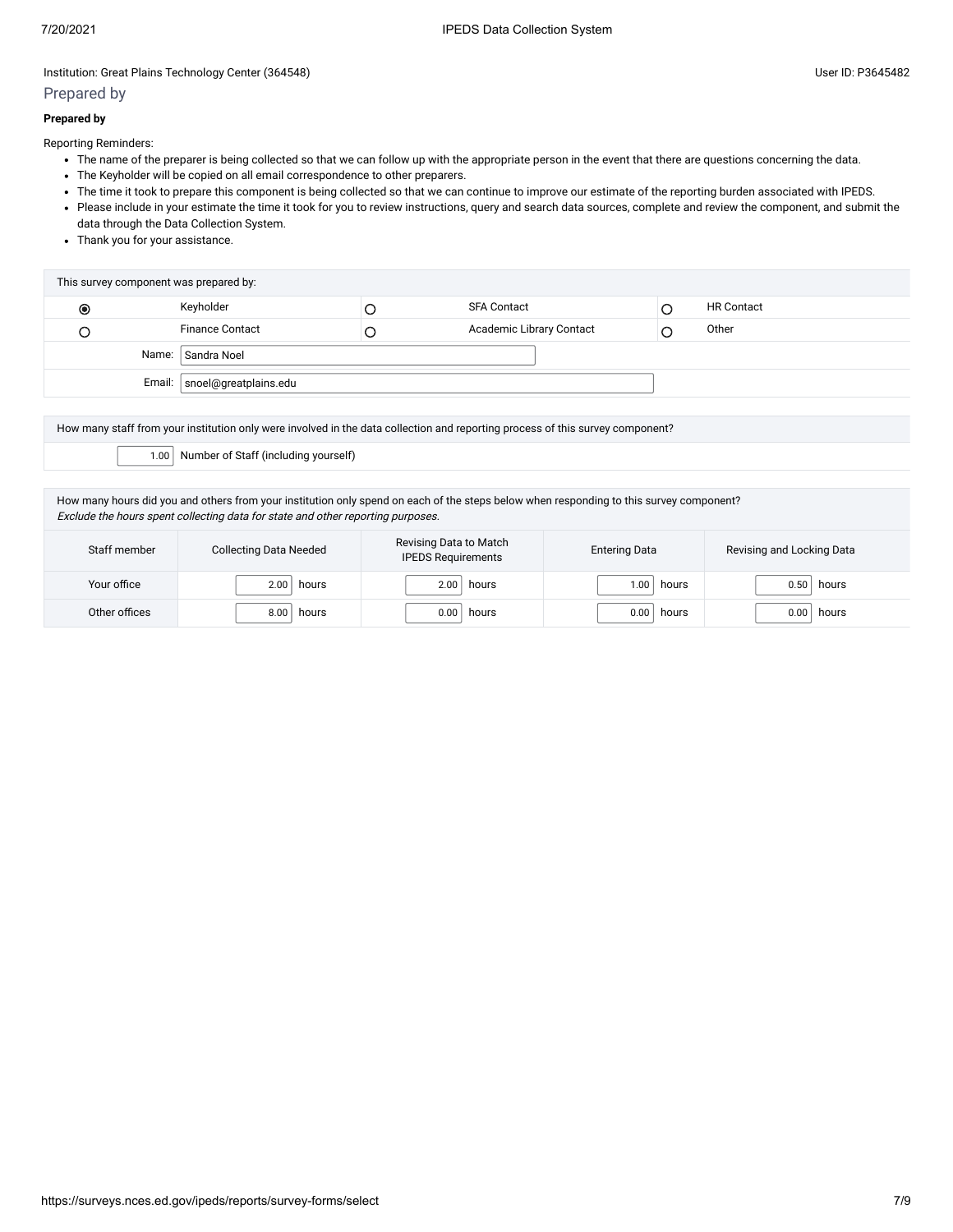# Summary screen

### **12-Month Enrollment Component Summary**

IPEDS collects important information regarding your institution. All data reported in IPEDS survey components become available in the IPEDS Data Center and appear as aggregated data in various Department of Education reports. Additionally, some of the reported data appears specifically for your institution through the College Navigator website and is included in your institution's Data Feedback Report (DFR). The purpose of this summary is to provide you an opportunity to view some of the data that, when accepted through the IPEDS quality control process, will appear on the College Navigator website and/or your DFR. College Navigator is updated approximately three months after the data collection period closes and Data Feedback Reports will be available through the Data [Center](https://nces.ed.gov/ipeds/use-the-data) and sent to your institution's CEO in November 2020.

Please review your data for accuracy. If you have questions about the data displayed below after reviewing the data reported on the survey screens, please contact the IPEDS Help Desk at: 1-877-225-2568 or [ipedshelp@rti.org](mailto:ipedshelp@rti.org).

| 12-Month Unduplicated Headcount and Full-Time Equivalent Students |     |
|-------------------------------------------------------------------|-----|
| Total 12-month undergraduate student unduplicated headcount       | 368 |
|                                                                   |     |
| Total full-time equivalent (FTE) student enrollment               | 263 |
| Total full-time equivalent (FTE) undergraduate student enrollment | 263 |